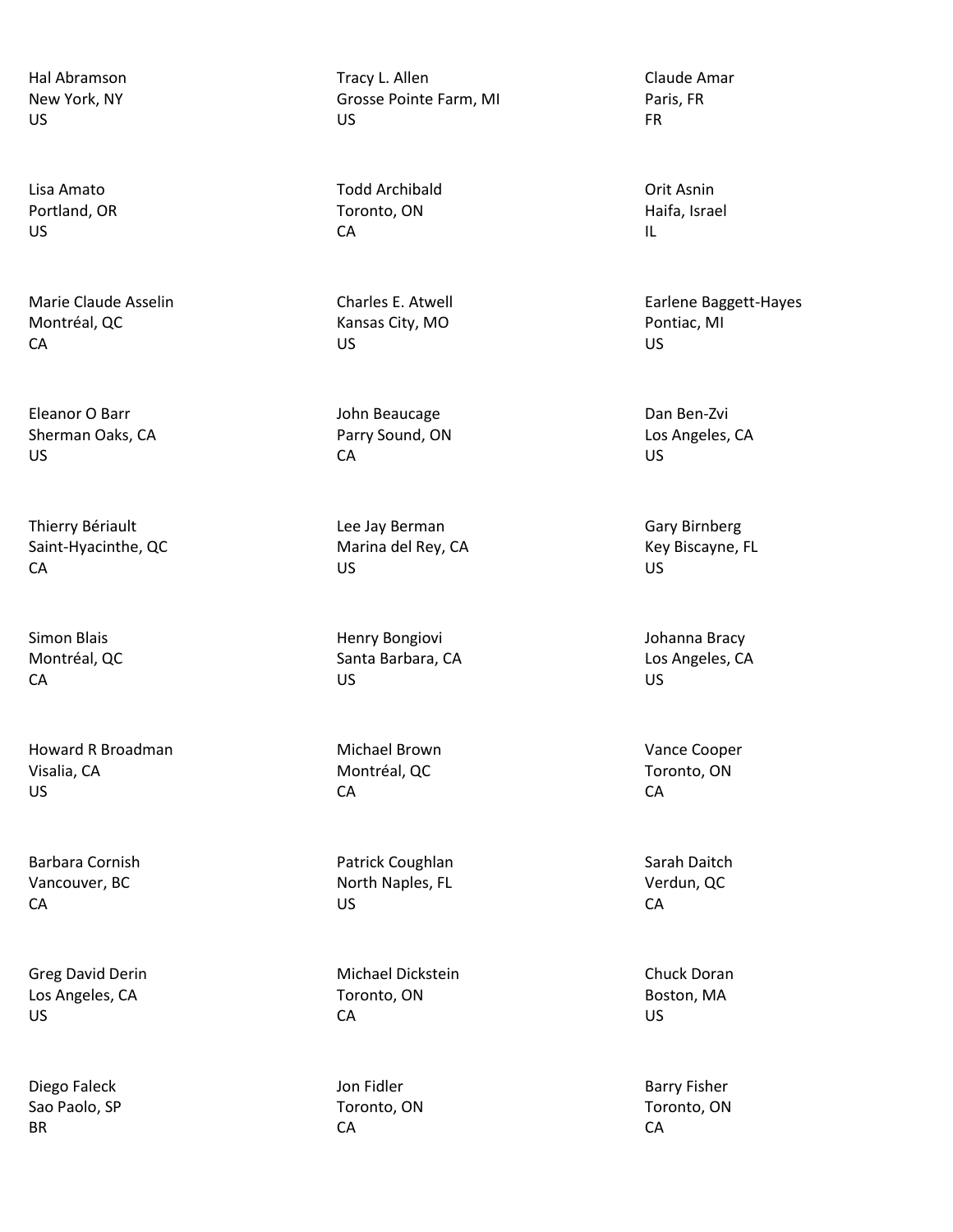Douglas Frenkel Philadelphia, PA US

Duncan W. Glaholt Toronto, ON CA

Frank Gomberg Toronto, ON CA

Adeline Guilhen Paris, FR FR

Cliff Hendler Toronto, ON CA

Lee M. Jacobson Fresno, CA US

Alicia Kuin Toronto, ON CA

Jonathan Lloyd-Jones Shrewsbury, Shropshire GB

Cécile Maitre-Ferri Lyon, FR FR

Scott Markus Los Angeles, CA US

Eric Galton Austin, TX US

Paul Godin Victoria, BC CA

Elaine Gordon Westbrook, CT US

Joe Hassinger Metairie, LA US

Karin Hobbs Salt Lake City, UT US

Jeffrey R Jury Austin, TX US

Matt Lane Chicago, IL US

Melissa Lormil Terrebonne, QC CA

James MANGERERE Nairobi, Kenya KE

Jim McCartney Calgary, AB CA

Afsana Gibson-Chowdhury Toronto, ON CA

Dwight Golann Auburndale, MA US

Eric Gossin Thornhill, ON **CA** 

Stacie Hausner Los Angeles, CA US

Paul Michael Iacono Toronto, ON CA

Wendy Kramer Santa Monica, CA US

Tat Lim Singapore, SG SG

Elizabeth Lyall Vancouver, BC CA

lanni marchant Denver, CO US

Mary McLain Mill Valley, CA US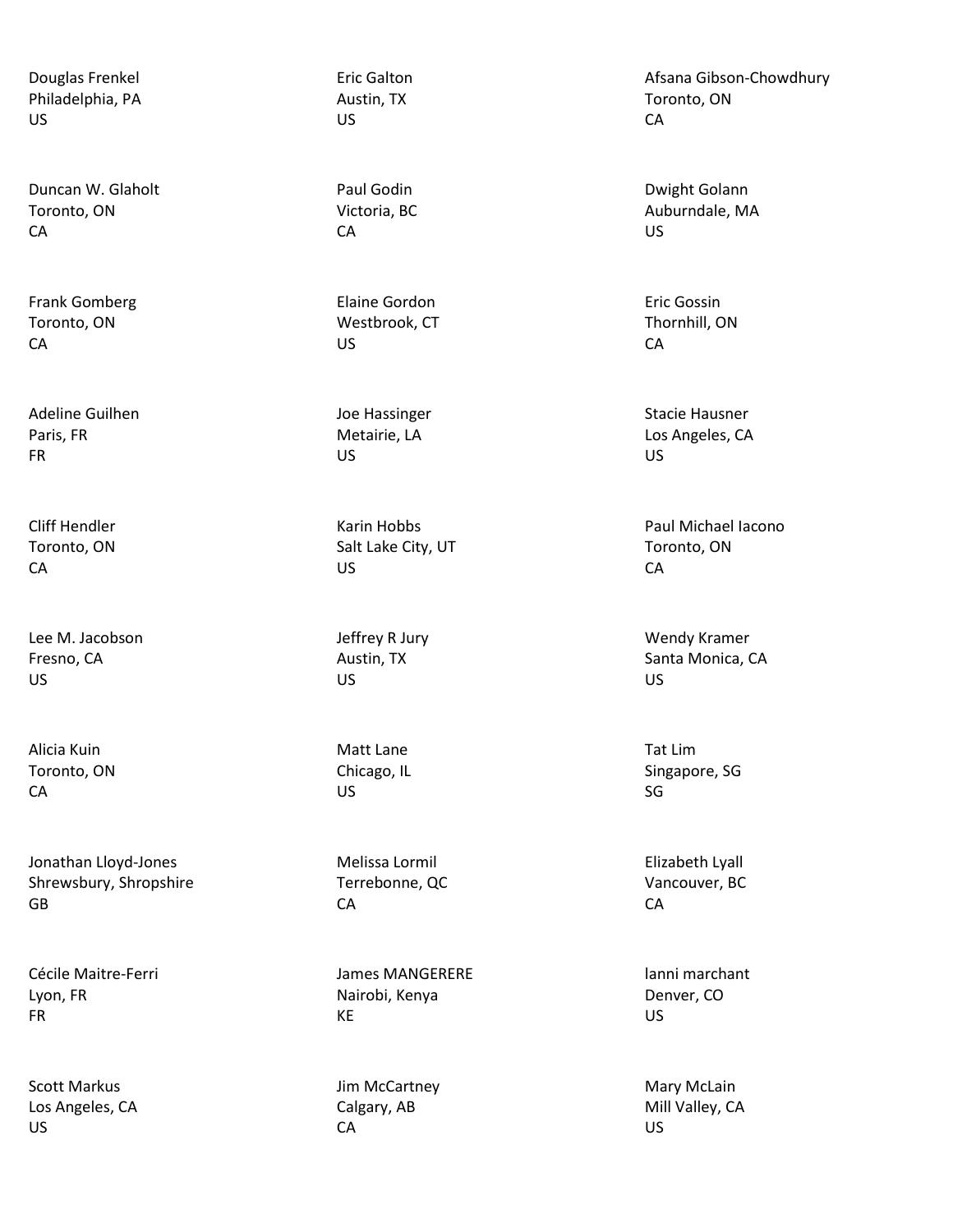Antone Melton-Meaux Minneapolis, MN US

Andrea Morrison Montréal, QC CA

Steven Paul Los Angeles, CA US

Catherine Peulvé Paris, FR FR

Michel Kallipetis QC London, Greater London GB

Marisa Ratinoff Encino, CA US

Richard Rejino Carrollton, TX US

Deborah Rothman Los Angeles, CA US

Larry Rute Topeka, KS US

Floyd J. Siegal Los Angeles, CA US

Joyce Mitchell North Bethesda, MD US

Eugene C. Moscovitch Santa Monica, CA US

Marcelo Giovanni Perlman Alto de Pinheiros, SP BR

John Phillips Kansas City, MO US

Douglas Murphy QC Brisbane City, QLD AU

Lisa Rau Philadelphia, PA US

Cynthia Remmers Oakland, CA US

Jay Rudolph Toronto, ON CA

Robert M. Schieber Kansas City, MO US

Jody Sin Wan Chai, HK HK

Paul Monicatti Troy, MI US

Molly Jo Mullen Portland, OR US

James Peter Zürich, CH CH

Arthur L. Pressman Natick, MA US

Andrew Miller QC London, Greater London GB

Angela J. Reddock-Wright Los Angeles, CA US

Mitchell Rose Toronto, ON CA

Mark S. Rudy San Francisco, CA US

Sabri Shawa Calgary, AB CA

Sukhsimranjit Singh Malibu, CA US